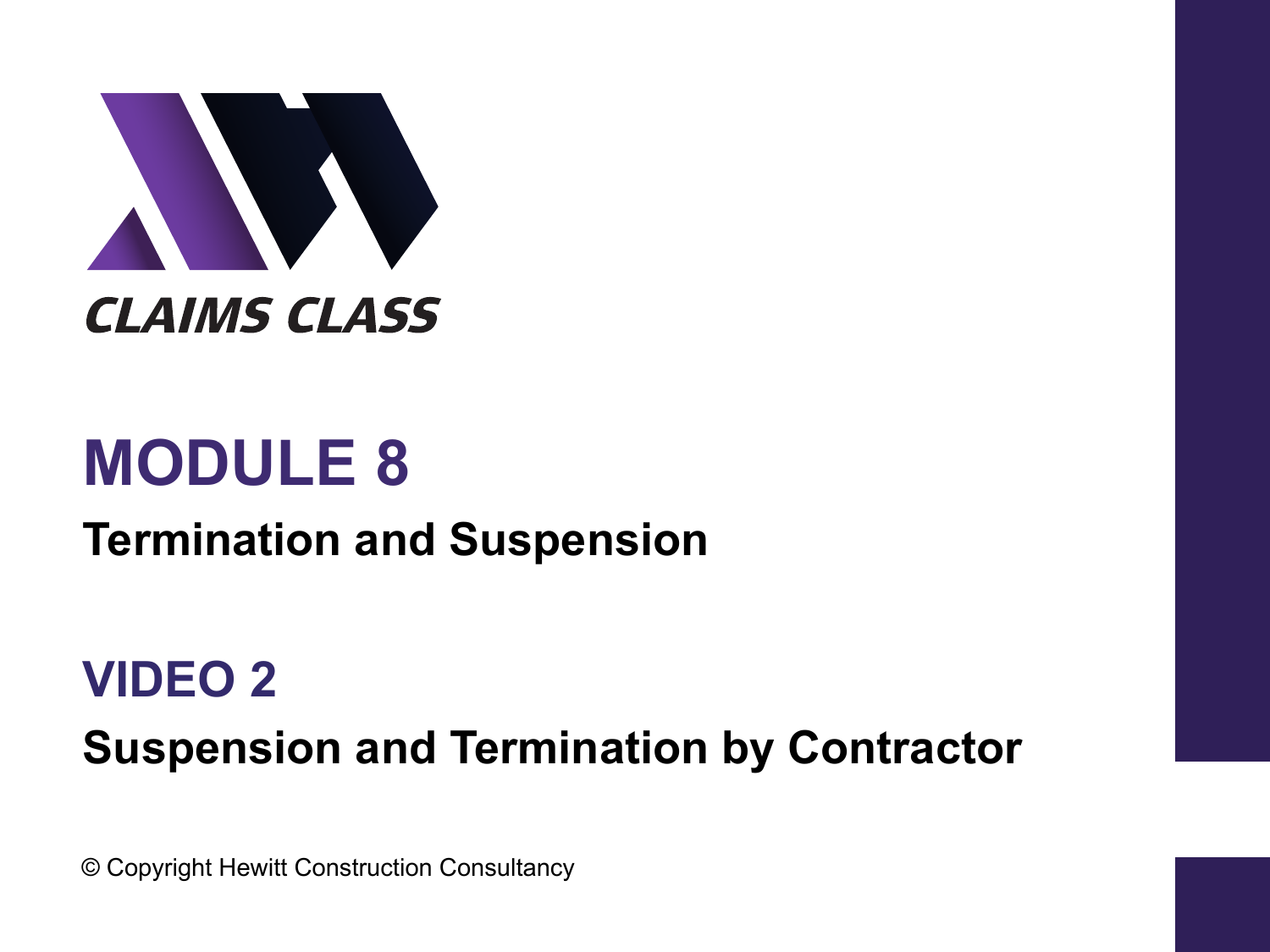#### **Clause 16 – Suspension and Termination by Contractor 16.1 Contractor's Entitlement to Suspend Work**

- If the Engineer fails to certify payment, the Employer fails to provide details of financial arrangements, or fails to make payment, the Contractor may, after giving not less than 21-days' notice, suspend or reduce the rate of work
- If the Contractor suffers delay or incurs Cost as a result of these matters, he shall give notice and be entitled to an extension of time and the payment of Cost plus reasonable profit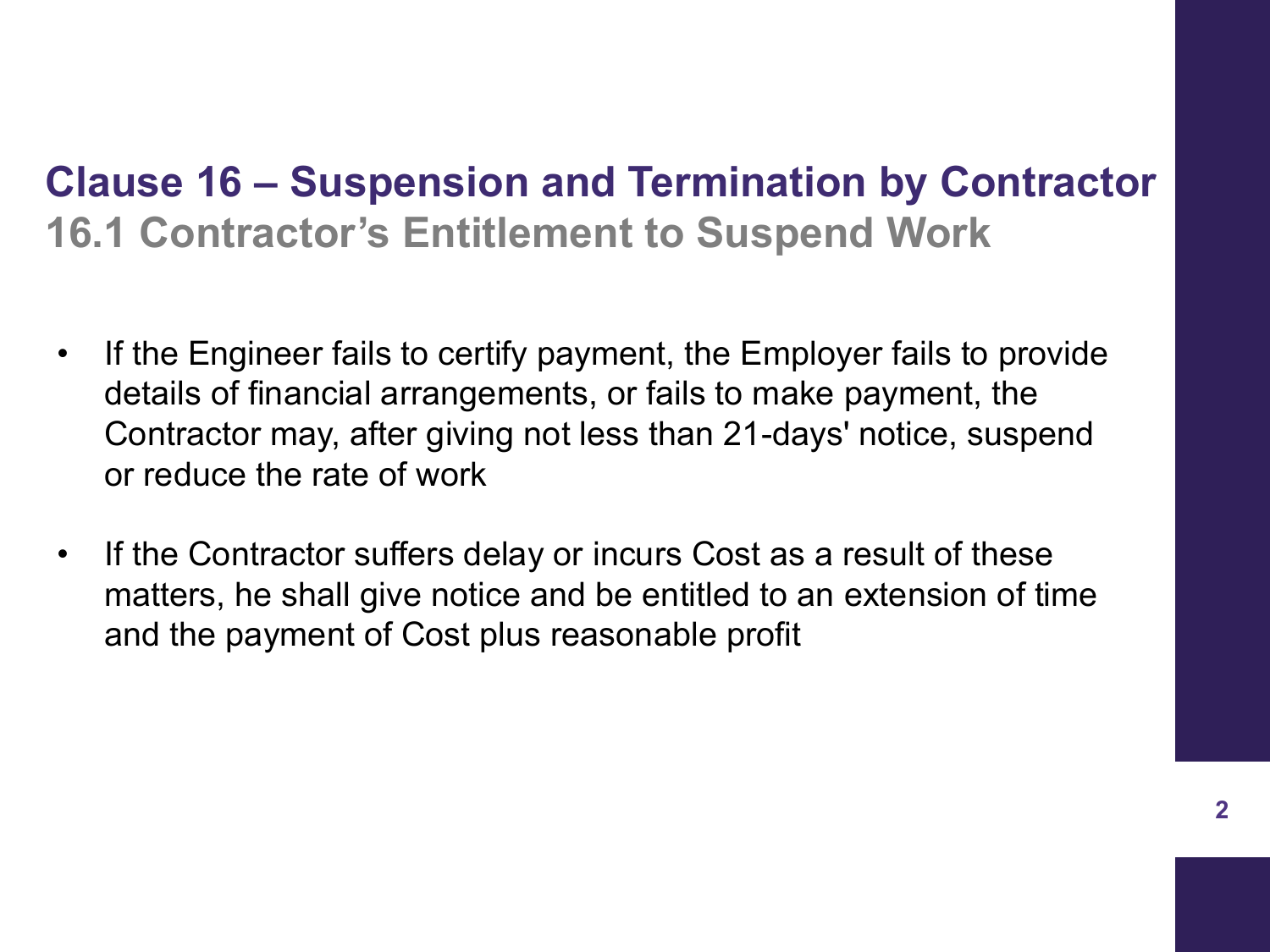#### **Clause 16 – Suspension and Termination by Contractor 16.2 Termination by Contractor**

- The Contractor shall be entitled to terminate the Contract if:
	- The Contractor does not receive reasonable evidence within 42 days after giving notice under Sub-Clause 16.1 *(Contractor's Entitlement to Suspend Work)* in respect of the Employer's Financial Arrangements
	- The Engineer fails, within 56-days after receiving a Statement, to issue the relevant Payment Certificate
	- The Contractor does not receive the amount due under an Interim Payment Certificate 42-days after the date that payment should have been made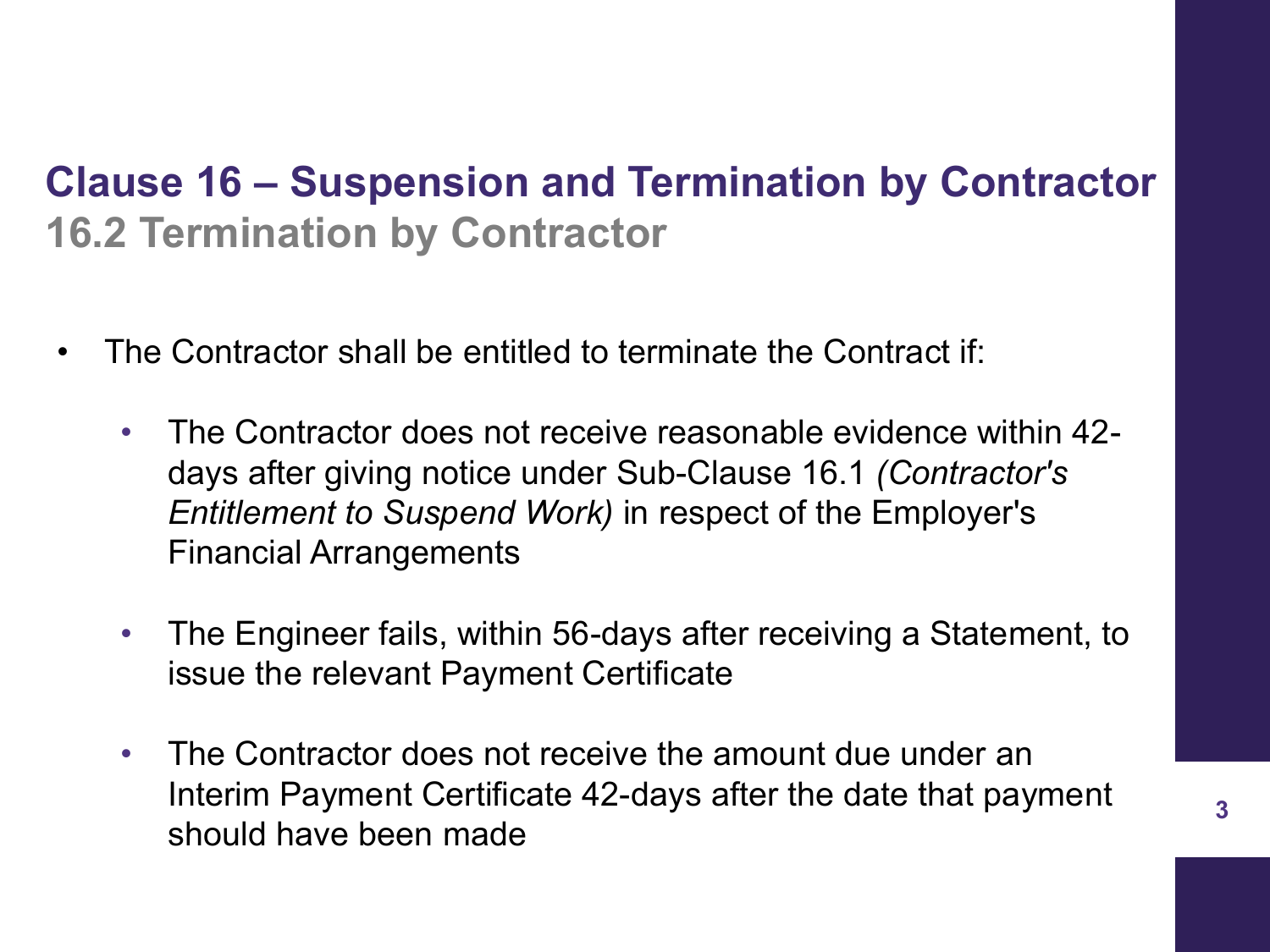#### **Clause 16 – Suspension and Termination by Contractor 16.2 Termination by Contractor**

- The Employer substantially fails to perform his obligations under the **Contract**
- The Employer fails to enter into a Contract Agreement
- The Employer assigns the Contract without agreement
- A prolonged suspension affects the whole of the Works
- The Employer becomes bankrupt or insolvent, goes into liquidation or has a receiving or administration order made against him
- The Contractor shall give 14-days notice of termination
- In the case of bankruptcy etc. or corruption, the Contractor may terminate immediately on giving notice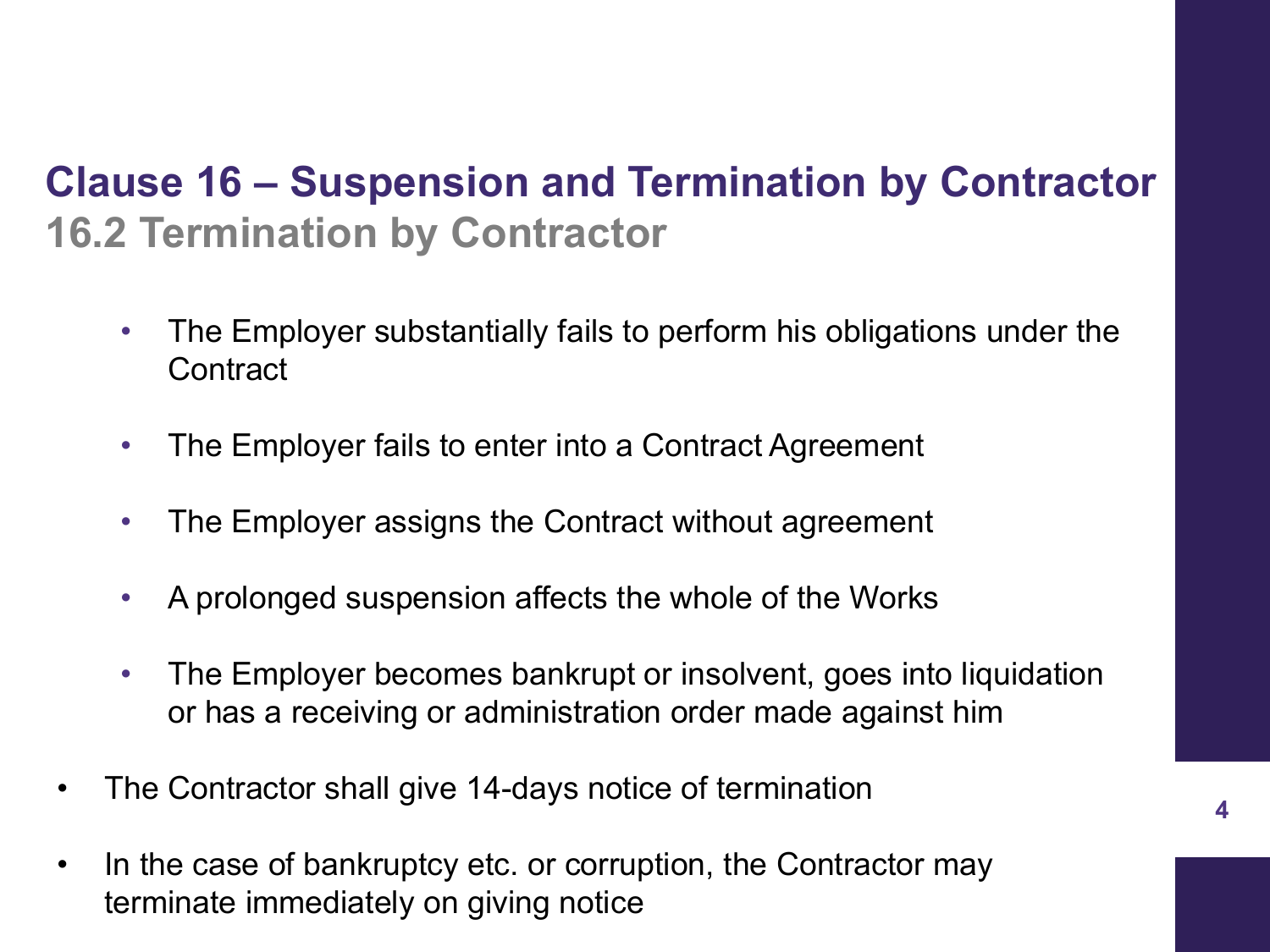#### **Clause 16 – Suspension and Termination by Contractor 16.3 Cessation of Work and Removal of Contractor's Equipment**

- After a notice of termination has taken effect the Contractor shall:
	- Cease all work, except for any work instructed by the Engineer for protection or safety
	- Hand over Contractor's Documents, Plant, Materials and other work, for which the Contractor has received payment
	- Remove all other Goods and leave the Site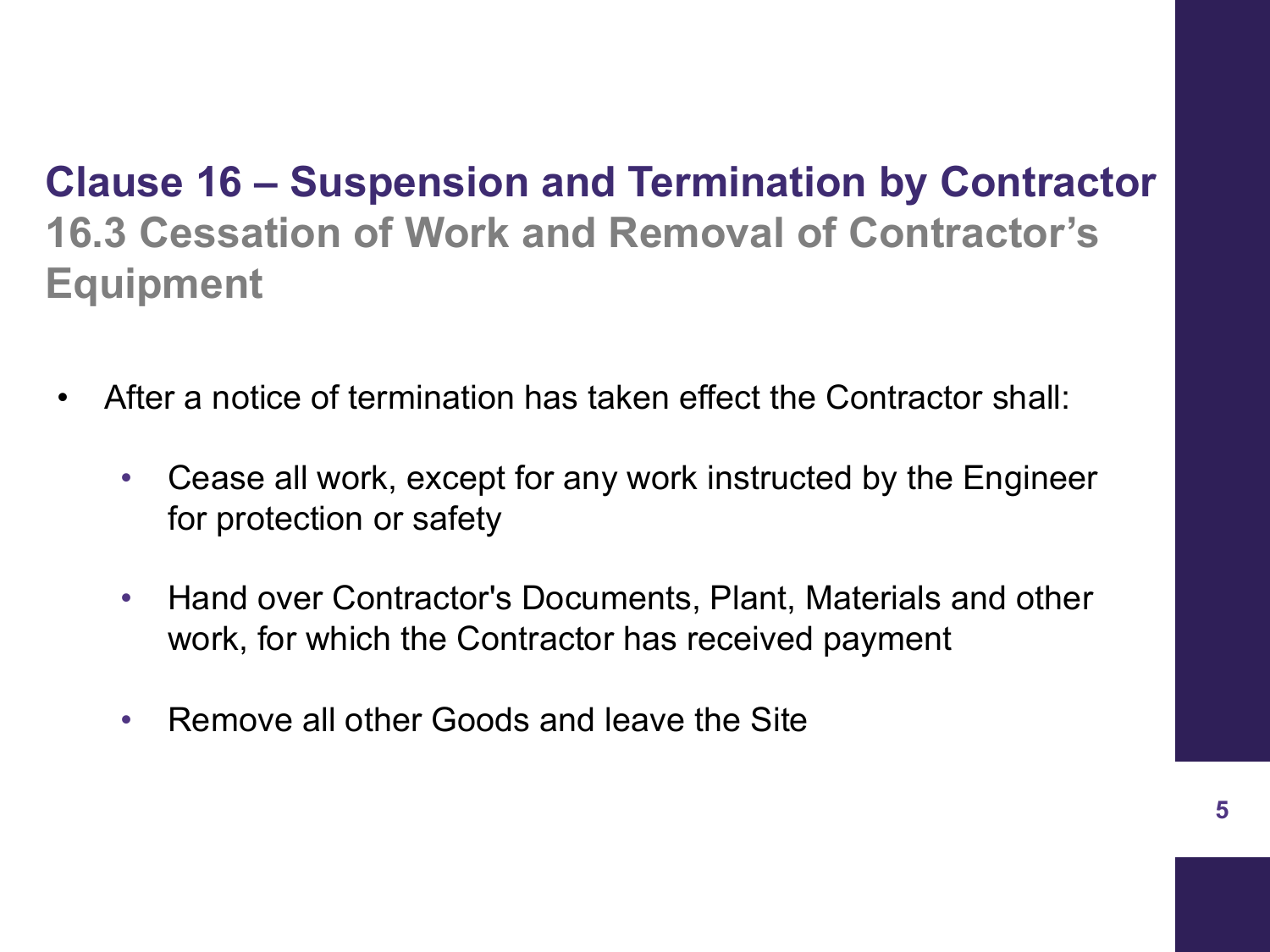#### **Clause 16 – Suspension and Termination by Contractor 16.4 Payment on Termination**

- After a notice of termination has taken effect the Employer shall:
	- Return the Performance Security
	- Pay the Contractor in accordance with Sub-Clause 19.6 *(Optional Termination, Payment and Release)*
	- Pay to the Contractor the amount of any loss of profit or other loss or damage sustained by the Contractor as a result of this termination